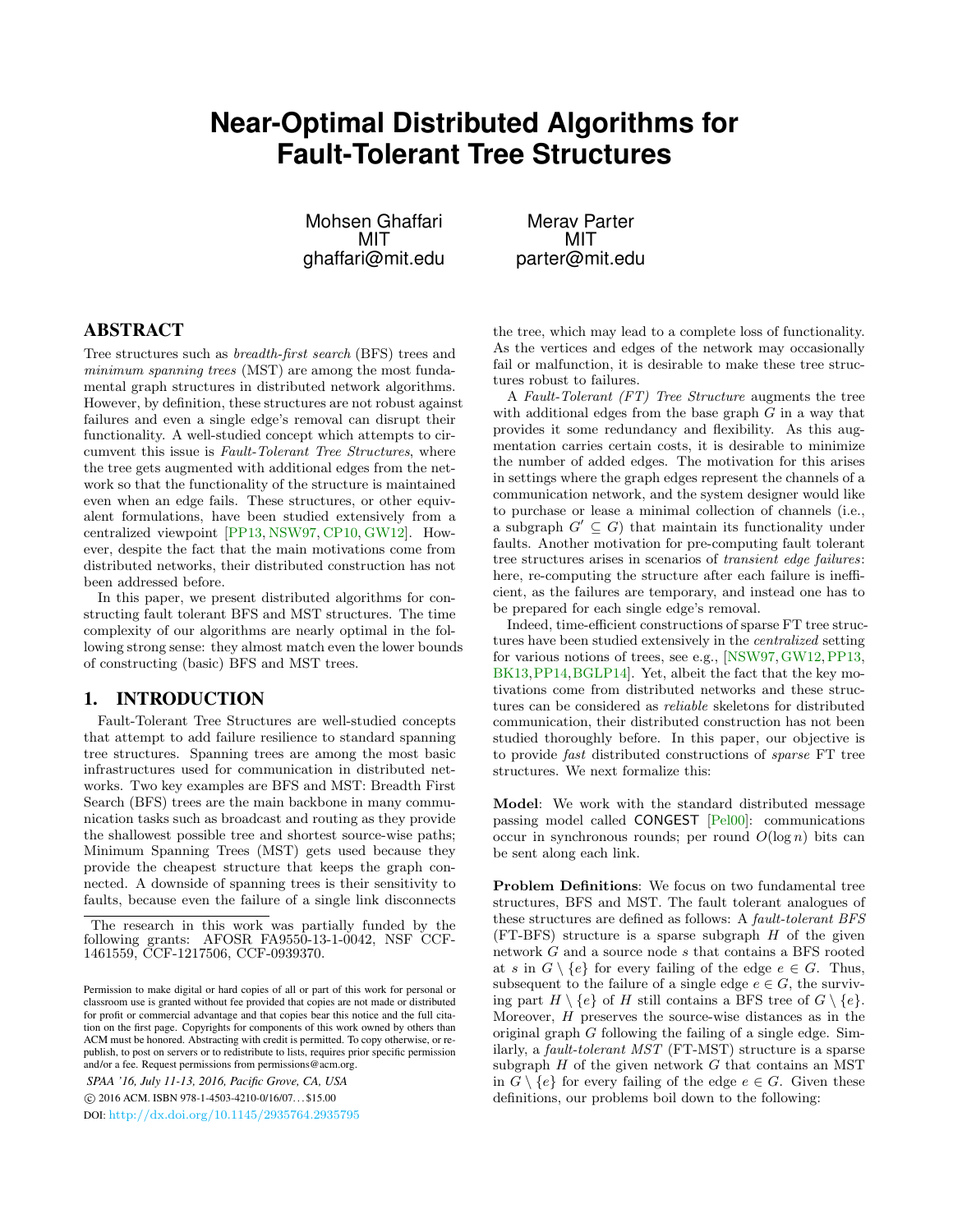| <b>Core Problem:</b> Distributedly construct BFS trees (or   |  |  |  |
|--------------------------------------------------------------|--|--|--|
| MST trees) of graphs $G \setminus \{e\}$ for all $e \in G$ . |  |  |  |

Although this specification suggests we need to compute  $m$ trees, where  $m$  is the number of edges of  $G$ , in reality we just need to compute  $n$  (potentially) distinct trees: one is the BFS or MST tree  $T_0$  of the base graph  $G$ , and  $n-1$ additional BFS or MST trees, one for  $G \setminus \{e\}$  for each  $e \in T$ .

We use the standard distributed representation for trees. In particular, for BFS trees, each vertex knows its parent. Our algorithms also provide the additional information of each vertex knowing its children in the tree, and its distance from the source. For MST trees, in the output, every vertex knows which of its incident edges are in the MST.

Our Contribution: We show somewhat surprisingly that these sparse fault tolerant tree structures can be computed within almost the same number of rounds as the corresponding non-resilient counterparts, i.e., the time to compute just one of the trees. We present distributed algorithms for constructing FT-BFS in  $O(D \log n)$  rounds and FT-MST  $O(D + \sqrt{n} \log n)$ . These round complexities are nearly optimal in the sense they almost match even the lower bounds of constructing BFS and MST trees, respectively. Our constructions lead to sparse structures by simple connections with previous works. Hence, our main focus would be on the running time.

THEOREM 1.1 (Distributed FT-BFS). Given an unweighted undirected n-vertex graph  $G = (V, E)$  of diameter D, the collection of m BFS structures  $BFS(G \setminus \{e\}, s)$  for every  $e \in G$ , containing at most  $O(n^{3/2})$  edges, can be constructed in  $O(D \log n)$  rounds, with high probability<sup>[1](#page-1-0)</sup>.

THEOREM 1.2 (Distributed FT-MST). Given a weighted undirected n-vertex graph  $G = (V, E, W)$  of diameter D, the collection of m MST trees  $\text{MST}(G \setminus \{e\})$  for each  $e \in G$ , containing at most  $2(n-1)$  edges, can be constructed in  $O(D + \sqrt{n} \log n)$  rounds, with high probability.

The above two round complexity bounds are nearly optimal, because of the following: computing even one BFS requires at least  $\Omega(D)$  rounds (a trivial and folklore lower bound), and computing even one MST requires at least  $\Omega(D+\sqrt{\frac{n}{\log n}})$  rounds, by lower bounds of Das Sarma et al.  $[DSHK+11]$  $[DSHK+11]$  and its predecessors  $[PR99, Elk04]$  $[PR99, Elk04]$  $[PR99, Elk04]$ .

We also note that our  $O(D \log n)$  round FT-BFS construction leads to  $O(D \log n)$  round distributed algorithms for single-source replacement paths and also BFS sensitivity analysis, and our  $O(D + \sqrt{n} \log n)$  round FT-MST construction leads to an  $(D + \sqrt{n} \log n)$  round distributed algorithm for MST sensitivity analysis. The definition of these problems are discussed in the next section.

### 2. RELATED WORK

#### 2.1 Works Related to FT-BFS Structures

The notion of sparse FT-BFS structure was introduced in [\[PP13\]](#page-9-0). The authors showed that one can obtain an FT-BFS

structure with  $O(n^{3/2})$  edges, simply by doing the following; take the union of m BFS structures, one for subgraph  $G\backslash\{e\}$ , for each  $e \in E$ , while breaking ties in a consistent manner. They also provide a matching lower bound, by presenting a family of graphs for which  $\Omega(n^{3/2})$  edges are necessary.

The FT-BFS structure is closely related to the problem of constructing replacement paths. For a pair of vertices s and t and a an edge e, the replacement path  $P_{s,t,e}$  is the  $s - t$  shortest path that avoids e. In the replacement-path problem, one is given a graph  $G = (V, E)$  and a pair of vertices  $s - t$ , it is then required to compute the collection of all replacement paths  $P_{s,t,e}$  for every edge e. s

For undirected graphs on m edges, Malik et al. [\[MMG89\]](#page-9-5) gave an algorithm for solving the replacement path problem with time complexity of  $\tilde{O}(m)$ . Gotthilf and Lewenstein [\[GL09\]](#page-8-6) showed an  $O(mn \cdot n^2 \log \log n)$  time algorithm for directed graphs with arbitrary edge weights. For unweighted directed graphs, Roditty and Zwick [\[RZ12\]](#page-9-6) gave a randomized algorithm which runs in time  $\tilde{O}(m\sqrt{n})$ . Weimann and Yuster [\[WY13\]](#page-9-7) were the first to apply fast matrix multiplication techniques to the problem and obtained an  $O(Mn^{2.584})$ time randomized algorithm for directed graphs with integer weights in  $[-M, M]$ . In [\[Wil11\]](#page-9-8), Vassilevska Williams showed that the replacement paths problem in directed graphs is equivalent to the all pairs shortest paths problem (APSP), under subcubic reductions. She also provided a deterministic algorithm for this problem with improved rum time of  $\widetilde{O}(Mn^{\omega})$  where  $\omega$  is the exponent of matrix multiplication.

FT-BFS structures are in particular related to the single source variant of the replacement-path problem, namely, the single-source replacement paths problem, studied in [\[GW12\]](#page-8-1). That problem requires to compute the collection  $P_s$  of all s − t replacement paths  $P_{s,t,e}$  for every  $t \in V$  and every failed edge e that appears on the  $s - t$  shortest-path in G. Grandoni and Vassilevska Williams [\[GW12\]](#page-8-1) showed that the single source replacement path problem can be solved within nearly the same centralized time complexity as that of computing all-pairs shortest paths in a graph. Since the collection of paths  $P_s$  is precisely an FT-BFS structure with respect to s, the best algorithm for computing an FT-BFS structure in the centralized setting is almost as that of computing the all pairs distances.

The replacement-path problem and its single source variant have been studied so far only in the centralized setting. These problems have applications for computing the k shortest simple  $s - t$  paths [\[RZ12\]](#page-9-6) and for computing the Vickrey pricing of edges in a network [\[NR99,](#page-9-9) [HS01\]](#page-9-10). We note that our distributed construction of a sparse FT-BFS structure can also be viewed as a distributed computation of the single-source replacement paths.

#### 2.2 Works related to FT-MST Structures

FT-MST structures were introduced by Nardelli et al. [\[NSW97\]](#page-9-1) for the geometric setting. They showed that the problem of computing the minimum (with respect to total edge weights) FT-MST structure is NP-hard already for the single failure case. This problem has been later studied by Chechik and Peleg [\[CP10\]](#page-8-0) in the general graph setting where they showed an  $O(\log n)$ -approximation algorithm for an arbitrary constant number f of edge faults.

The first distributed construction of FT-MST structures resilient against single vertex or edge faults was given by Flocchini at el. [\[FEP](#page-8-7)<sup>+</sup>12]. They provide an  $O(n)$ -round al-

<span id="page-1-0"></span> $1<sup>1</sup>$ As standard, we use the phrase with high probability (w.h.p.) to indicate that the probability of an event is at least  $1 - 1/n^c$ , for a desired fixed constant  $c \geq 2$ .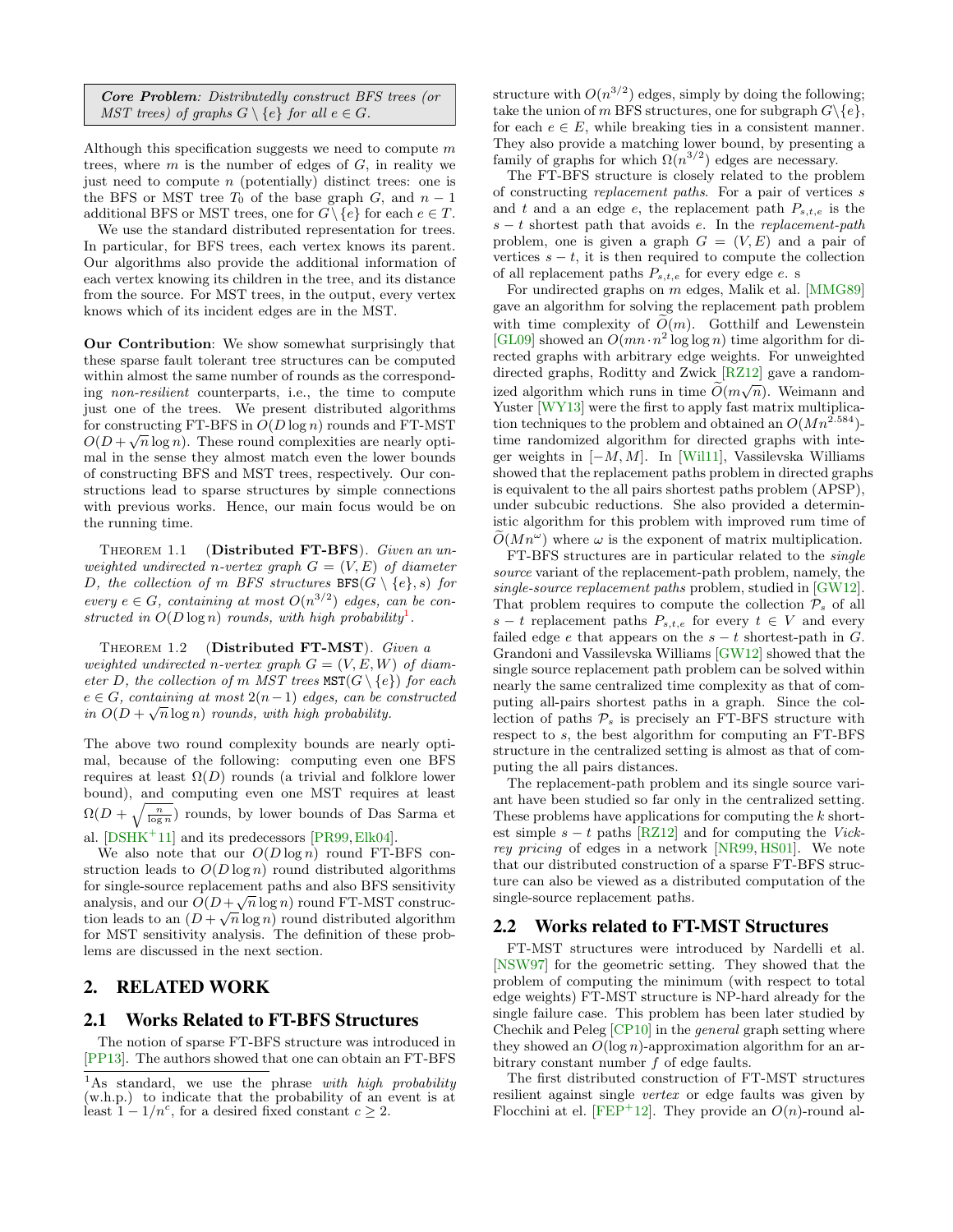gorithm with message complexity of  $O(n^2)$ . Linear time algorithm for constructing FT-MST (via the edge swapping approach) was also given by Datta et al. [\[DLPP13\]](#page-8-8). More-over, Gfeller et al. [\[GSW11\]](#page-8-9) provide  $O(n)$ -round algorithm for finding the fault tolerant MST of minimum diameter.

Finally, the concept of FT-BFS and FT-MST structures is closely related to the sensitivity analysis problem [\[Tar82\]](#page-9-11). In this problem, one is given an optimal tree (with respect to some function), and it is required to measure by how much one can perturb each edge individually (e.g., by changing the weight of the edge or deleting it entirely) without changing the optimality of the tree (compared to other tree solutions in the graph). The best centralized bounds for computing an FT-MST structure are given by solving the MST sensitivity problem: given a graph  $G$  and minimum spanning tree  $T = MST(G)$ , decide how much each individual edge weight can be perturbed without invalidating the identity of  $T_0$  (i.e., that  $T_0$  is still an MST for the perturbed graph). Tarjan showed that the MST sensitivity analysis can be perform in  $O(m\alpha(m, n))$  time, where m in the number of edges, n is the number of vertices, and  $\alpha$  is the inverse-Ackermann function. This was later improved by Pettie to an  $O(m \log(\alpha(m, n)))$ time algorithm [\[Pet05\]](#page-9-12). Our distributed constructions for FT-BFS and FT-BFS can also be viewed as solving the sensitivity analysis problems for BFS and MST trees.

#### 3. FAULT-TOLERANT BFS

In this section, we explain a distributed algorithm that given a source node s, in  $O(D \log n)$  rounds computes an FT-BFS structure rooted in s that is tolerant against the failure of each one edge. Recall that to compute an FT-BFS structure, we need to compute BFS trees in graph  $G \setminus \{e\}$ for each edge  $e \in G$ , which as we discuss next, boils down to computing only  $n$  BFSs. By [\[PP13\]](#page-9-0), it is sufficient to break shortest-paths ties consistently. To do that, in our distributed BFS construction, each node would break the ties among its potential parents in the BFS tree by selecting the one of minimum ID.

A basic BFS tree  $T_0 = BFS(G, s)$  rooted in node s can be computed in  $O(D)$  rounds, using the standard approach of synchronously growing the BFS-tree one hop per round, starting from the source s. Besides this base BFS tree, what remains to be computed is  $n-1$  additional BFS trees rooted in s, one in each graph  $G \setminus \{e\}$  for each edge  $e \in T_0$ .

As a side remark, we note that this problem is reminiscent of the problem of computing all-to-all shortest paths in  $G$ , i.e., computing n BFS trees, one rooted in each node  $v \in G$ . Holzer and Wattenhofer [\[HW12\]](#page-9-13) showed how to compute these *n* BFS trees simultaneously in  $O(n)$  rounds, using a simple and elegant scheduling idea. We will show that in our case, the  $n - 1$  BFSs can be computed much faster in  $O(D \log n)$  rounds, thanks to their structure.

#### 3.1 Naive Approaches

We first discuss two simpler and natural approaches that do not leverage the special structure of these BFSs and lead to results much weaker than our end goal of  $O(D \log n)$ .

Straw Man Approach 1: The most naive method for solving this problem would be to run the BFSs one by one, sequentially. That would lead to a round complexity of  $O(Dn)$ , a far cry from our goal of  $O(D \log n)$  rounds.

Straw Man Approach 2: The second method would be

to use the classic idea of random delays due to Leighton, Maggs, and Rao  $[LMR94, Gha15]$  $[LMR94, Gha15]$  $[LMR94, Gha15]$  to schedule the  $n-1$  BFSs. Particularly, we would divide time into phases of  $O(\log n)$ rounds, and delay the start of each BFS  $T_e$  by a random delay of  $t_e$  phases where  $t_e$  is a random variable with a uniform distribution in  $\{1, 2, \ldots, \frac{n}{\log n}\}$ . Once a BFS algorithm starts, the related BFS grows at a synchronous speed of one hop per phase. One can see that in this way, w.h.p., per phase and per edge  $e' = (v, u)$ , there are at most  $O(\log n)$ BFS tokens scheduled to go through edge  $e'$  from  $v$  to  $u$ , in this phase. The reason is as follows: for each BFS, the phase number in which the BFS arrives at  $v$  and goes to  $u$  is exactly equal to the distance of  $v$  from  $s$  in the corresponding graph plus the random delay of that BFS. Now due to the fact that the random delay is picked uniformly from a range of size  $\frac{n}{\log n}$ , the probability of this summation being equal to each exact given value is at most  $\log n/n$ . Hence, over all the  $n$  BFSs, we expect to have at most  $\log n$  BFS token that try to go from  $v$  to  $u$  per phase. By Chernoff bound, we know the number of such BFS tokens is at most  $O(\log n)$ , with high probability. Since each phase has  $O(\log n)$  rounds, this means the phase has enough capacity to admit all the messages of all the BFSs through e. Thus, once started, the BFSs will be able to continually grow with the speed of one hop per phase. Therefore, the finishing time of this routine is  $O((D + \frac{n}{\log n}))$  phases, which is  $O(D \log n + n)$  rounds.

This bound is again far from our goal of  $O(D \log n)$  rounds, due to the additive  $O(n)$  term. This undesirable additive  $O(n)$  term comes from the range of the random delay, which was  $\frac{n}{\log n}$  phases. This range size was chosen to ensure that per phase no more than  $O(\log n)$  of the n BFSs try to go through each edge. In fact, this is unavoidable unless we change the BFS algorithms, because if for an edge  $e'$ , each of the  $n-1$  BFSs should send one messages through  $e'$ , any scheduling of these BFSs clearly requires  $n - 1$  rounds.

As a side note, we remark that albeit its shortcoming in our case, the above simple and general approach is quite useful. Particularly, it can be used to compute all-to-all shortest paths in  $O(D \log n + n)$  rounds, which is only slightly worse than the  $O(n)$  result of [\[HW12\]](#page-9-13).

#### 3.2 The Intuition of Our Approach

To get to the bound of  $O(D \log n)$ , we will have to zoom in on the BFSs that we are trying to build and leverage their structure. Particularly, as noted above, it is vital to make sure that per edge e, not all the  $n-1$  BFSs need to transmit independent messages through edge  $e$ —as that would require at least  $n - 1$  rounds. For that, consider one edge  $e' = (v, u)$ , and let us zoom in on what messages need to be sent from  $v$  to  $u$  for various BFSs.

In a synchronous growth of a BFS tree  $T_e = BFS(G\backslash e, s)$ , the key thing that matters for each node  $v$  is when is the first time that the BFS token arrives at  $v$  (as well as who is the related parent). Note that this time indicates the distance of v from the source, in the corresponding graph. For edge  $e' = (v, u)$ , we need to send the BFS token from v to u if in  $G \setminus \{e\}$ , node v is closer to s compared to u. Moreover, in that case, what  $u$  needs to learn is the time that this token will be sent from  $v$  to  $u$ . This time is equal to  $dist_{G\setminus\{e\}}(s, u) + t_e$ , where the latter term is the starting time of the BFS  $T_e$ . A key observation is that, for many of the  $n - 1$  BFSs  $T_e$  that we are trying to run, we can make u know this time  $dist_{G\setminus\{e\}}(s, u) + t_e$  without actually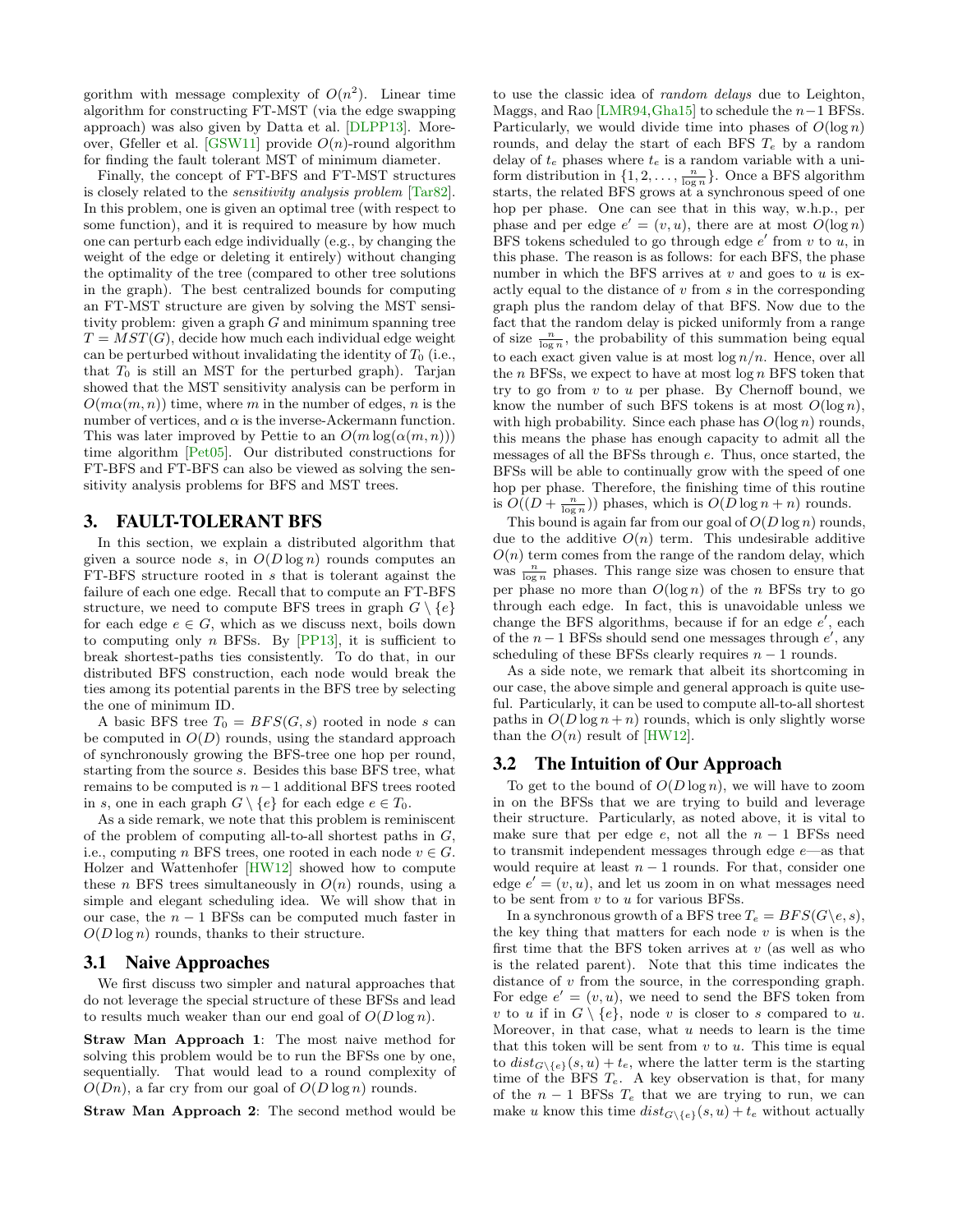running that BFS through edge e. Note that in each tree  $T_e$ , node u receives messages from all its potential parents at the same time, namely, at time  $dist_{G \setminus \{e\}}(s, u) + t_e$ . It would then select as its parent the node of minimum ID, which would guarantee that the shortest path ties are broken an a consistent manner, leading to a sparse structure with  $O(n^{3/2})$  edges.

Let  $P_v$  be the shortest path connecting s to v in G. If  $e \notin P_v$ , then  $dist_{G \setminus \{e\}}(s, v) = dist_G(s, v)$ . So, for each  $e \notin$  $P_v$ , the  $BFS(G \setminus \{e\}, s)$  arrives at v at time  $dist_G(s, v) + t_e$ . Thus, we can avoid running all these BFSs through edge e if we could make node  $u$  know three things: (1) the distance  $dist_G(s, v)$  in the base graph  $G$ , (2) the edges e on shortest path  $P_v$  in the base graph  $G<sub>v</sub>$ , (3) the starting time for  $BFS(G \setminus \{e\}, s)$  for each of these  $e \notin P_v$ .

We will explain that we will be able to make each node  $u$  have this information about each of its neighbors  $v$ , using just  $O(D + \log n)$  rounds of communication. Hence, the only BFSs that need to actually send a token through edge  $e' = (v, u)$  from v to u are those  $T_e$  for  $e \in P_v$ . This is a total of D many BFSs, so using the random delays technique, we will be able to schedule these remaining BFSs in a short span of time. However, having these random delays creates a complication, as we need to make nodes know the starting time of (essentially) all BFSs, as needed in item (3) above. We will explain how using classic pseudo-random generators, and via spreading only  $O(\log^2 n)$  bits of independent randomness in the network, we can simulate a large string of sufficiently-independent bits of randomness to be able to schedule these BFSs while nodes know their starting times.

#### 3.3 Our Algorithm

We first describe the algorithm assuming that all nodes know a string  $SR$  of shared randomness, where  $SR[i]$  for  $i \in [n-1]$  describes a random value in range  $\{1, \ldots, \Theta(D)\}.$ Later, we explain how to generate  $SR$  in  $O(D + \log n)$  rounds.

#### The Distributed FT-BFS Algorithm:

- 1. Construct a BFS tree  $T_0 = BFS(G, s)$  rooted in node s, in  $O(D)$  rounds.
- 2. Number the edges of  $T_0$  by numbers 1 to  $n-1$  in an arbitrary way, in  $O(D)$  rounds.
- 3. Make each node  $v$  know the numbers of the edges on its shortest path  $P_v$  to s in  $T_0$ , in  $O(D)$  rounds.
- 4. Let each node  $v$  send to each of its neighbors  $u$  the numbers of the edges on the shortest path  $P_v$ , in  $O(D)$ rounds.
- 5. Divide time into phases of  $\Theta(\log n)$  rounds each.
- 6. Generate the string  $SR$  of shared randomness, in  $O(D+)$  $log n)$  rounds.
- 7. Start  $BFS(G\backslash\{e\}, s)$  for each  $e \in T_0$  with a delay of  $t_e$ phases, picked uniformly at random from  $\{1, 2, \ldots, D\}$ , by setting it equal to  $SR[i]$  where i is the edge-number of e. Since  $SR$  is publicly known, all nodes know  $t_e$ .
- 8. Run each  $BFS(G \setminus \{e\}, s)$  at a speed of one hop per phase, following these rules:
- For each  $e' = (v, u)$ , each  $BFS(G \setminus \{e\}, s)$  is permitted to send its token from v to u only if  $e \in P_v$ . As  $v$  knows the edges on  $P_v$ , it can identify the permitted BFSs.
- For each  $e \notin P_v$ , if v is u's parent in  $T_0$ , then u sets its parent in  $BFS(G \setminus \{e\}, s)$  to be also v. In that case, u proceeds  $BFS(G \setminus \{e\}, s)$  as if the related BFS token arrived from  $v$  to  $u$  in phase number  $dist_G(s, v) + t_e + 1$ . Note that node u can do this for all edges  $e \notin P_v$  as u knows the numbers of edges  $e \in P_v$ .

The correctness of the computed BFSs is immediate as for each  $BFS(G \setminus \{e\}, s)$ , each node v will receive the related BFS token in the phase number  $dist_{G\setminus\{e\}}(s, v) + t_e$ , which since v knows  $t_e$ , means v also learns its distance in that BFS, as well as its parent in the BFS. As for the time complexity, each of the first four steps can be performed in  $O(D)$  rounds using the standard approach. Steps 4 and 6 are just for explanation and they do not need any communication rounds. We will discuss step 5 later in Lemma [3.2.](#page-3-0) The execution of the last step finishes within  $O(D)$  phases, which is  $O(D \log n)$  rounds. This is because each BFS will start at the latest by phase  $D$  and after that, it can continue for at most  $2D$  $2D$  additional phases<sup>2</sup>.

The only two things that remain to be discussed are as follows: (1) we should show that w.h.p., per phase, at most  $O(\log n)$  BFS tokens will need to pass through each edge, (2) we need to explain how to generate the string of shared randomness SR.

LEMMA 3.1. W.h.p., at most  $O(\log n)$  BFS tokens need to go through each edge, per phase.

PROOF. We show that w.h.p., in each phase number  $t$  and for each edge  $e' = (v, u)$ , at most  $O(\log n)$  BFS tokens will need to go through  $e'$  from  $v$  to  $u$  in phase  $t$ .

Note that the only BFSs that are now permitted to send a token from v to u are those trees  $BFS(G \setminus \{e\}, s)$  for  $e \in P_v$ , which by definition of  $P_v$ , is a total of at most D BFSs. For each such  $BFS(G \setminus \{e\}, s)$ , the token will have to go through  $e'$  from  $v$  to  $u$  in phase  $t$  if and only if  $dist_{G\setminus\{e\}}(v, s) + t_e = t$ . Since  $t_e$  is chosen randomly from a range of size D, the probability of this event is at most 1/D. Hence, over the set of D BFSs for  $e \in P_v$ , we expect to see at most 1 scheduled to go from  $v$  to  $u$  in phase  $t$ . If the random delay values  $t_e$  where completely independent, by an application of Chernoff bound, we would have that this number is at most  $O(\log n)$ , w.h.p. This will not be exactly true in our case, as we produce SR using a pseudorandom generators, but we will have k-wise independence on the generated string, for  $k = \Theta(\log n)$  as we discuss later, and from a result of Schmidt et al. [\[SSS95\]](#page-9-15), it is known that for this application of Chernoff bound, it suffices to have k-wise independence between the random values, for  $k = \Theta(\log n). \quad \Box$ 

<span id="page-3-0"></span>Lemma 3.2. The string of shared randomness SR can be generated and delivered to all nodes in  $O(D + \log n)$  rounds.

<span id="page-3-1"></span><sup>&</sup>lt;sup>2</sup>It is easy to see that the diameter of each BFS in  $G \setminus \{e\}$  is at most 2D. For general number of faults  $f \geq 1$ , see [\[CG84\]](#page-8-11).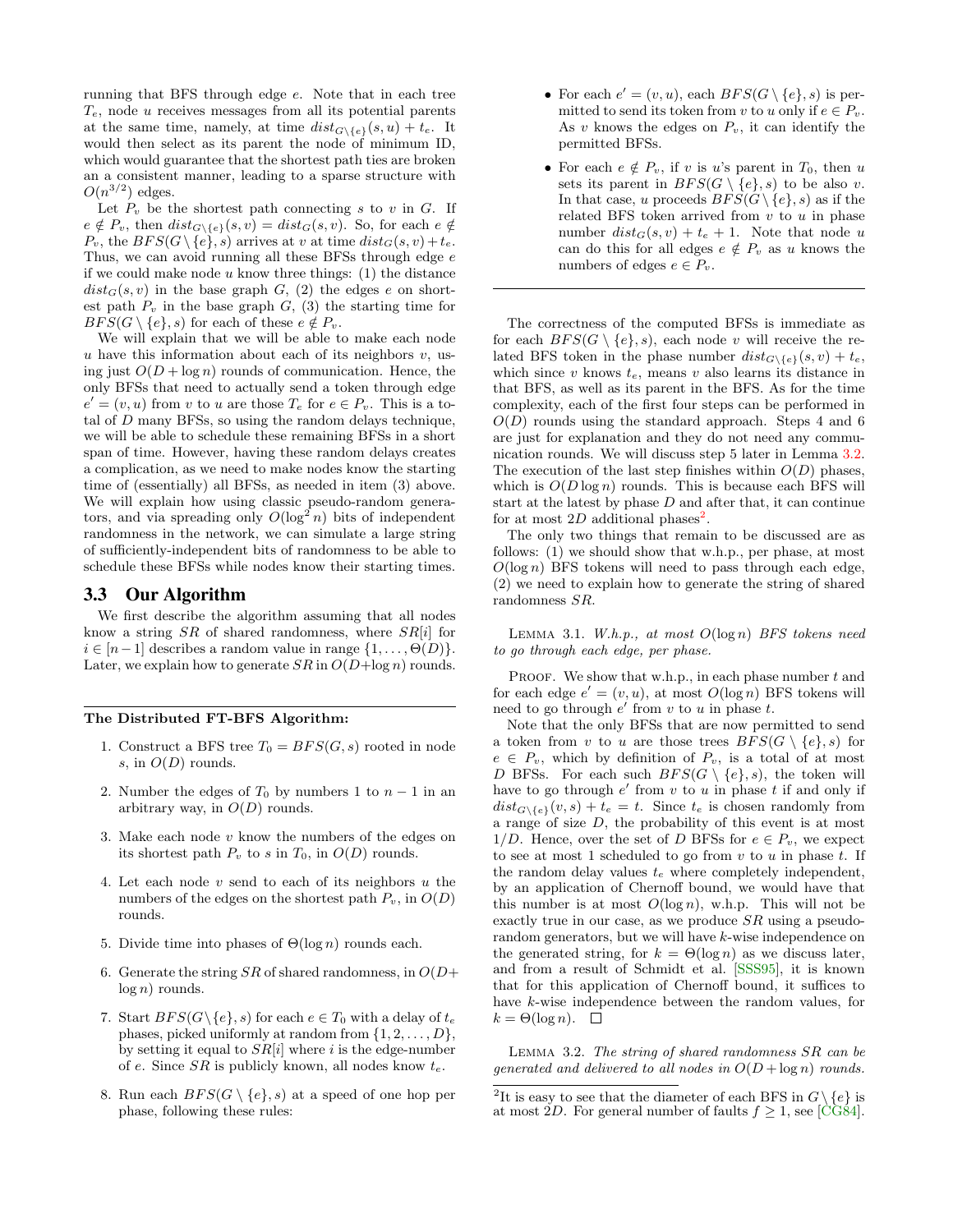PROOF. What SR needs to contain is  $n-1$  values of randomness, each from a range of size  $\Theta(D)$ , where these values have  $O(\log n)$ -wise independent. Suppose that we share  $O(\log^2 n)$  random bits that are completely random and independent between all nodes. Note that this can be done in  $O(D + \log n)$  rounds, by having the source node s sample these bits using its private randomness, putting them in  $O(\log n)$  messages, and then downcasting these messages on the BFS using the standard method. Then, we can feed these bits of true randomness to a pseudo-random number generator. Particularly, each node  $v$  feeds these  $\Theta(\log^2 n)$  bits into one of the classical k-wise independent, for  $k = \Theta(\log n)$ , pseudo-randomness constructions (e.g.,  $[AS04, Theorem 15.2.1]<sup>3</sup>$  $[AS04, Theorem 15.2.1]<sup>3</sup>$  $[AS04, Theorem 15.2.1]<sup>3</sup>$  $[AS04, Theorem 15.2.1]<sup>3</sup>$ . This pseudo-random number generator produces n random values, each in range  $[\Theta(D)]$ , with  $\Theta(\log n)$ -wise independence between the values.  $\Box$ 

#### 4. FAULT-TOLERANT MST

In this section, we explain a distributed algorithm that  $\widehat{\mathcal{O}}(D) \subseteq \widehat{\mathcal{O}}$ in  $O(D + \sqrt{n} \log n)$  rounds computes an FT-MST structure that is tolerant against failure of each one edge. Recall that to compute an FT-MST structure, we need to compute MST trees in graph  $G \setminus \{e\}$  for each edge  $e \in G$ , which as we discuss next, boils down to computing only n MSTs.

A basic MST tree  $T_0 = MST(G)$  can be computed in  $O(D+\sqrt{n}\log^* n)$  rounds, using the classic algorithm of Kutten and Peleg [\[KP95\]](#page-9-16). Besides this base MST tree, what remains to be computed is  $n-1$  additional MST trees, one in each graph  $G \setminus \{e\}$  for each edge  $e \in T_0$ . To compute these MSTs, we essentially need to compute  $n - 1$  swap edges, as we formalize next.

For a given MST  $T_0 \subseteq G$  and an edge  $e \in T_0$ , we call edge  $e' = (u, v)$  a swap edge for e if adding  $e'$  to  $T_0 \setminus \{e\}$ restores the connectivity of  $T_0$  when e fails. It is easy to see that an edge  $e' = (u, v)$  is a swap edge for e iff the edge e is on the unique  $T_0$ -path connecting u and v. In other words, edge  $e' = (u, v) \in G$  is a swap edge for e if and only if the following conditions are satisfied: (1) edge e appears on the  $T_0$ -path connecting the root r to v or to u, and (2) the Least Common Ancestor (LCA) of  $v$  and  $u$  is above  $e$ . See [Figure 1.](#page-4-1)

Given this definition, it is easy to see that when a  $T_0$ edge e fails, to restore the MST, what we need to do is to compute the lightest swap edge for e. Particularly, we have the following fact:

DEFINITION 4.1. For each edge  $e \in T_0$ , let  $SE(e)$  be the set of all swap edges for e, by defining  $SE(e) = \{e' | (T_0 \setminus \{e\}) \cup$  ${e'}$  is connected}. Moreover, define the best swap edge  $SE^*(e)$ of  $e$  to be the lightest edge  $e'$  in  $SE(e)$ . Note that the tree  $T_0 \setminus \{e\} \cup \{\texttt{SE}^*(e)\}\$ is an MST of  $G \setminus \{e\}.$ 

Hence, an  $FT-MST$  structure  $H$  consists of the edges of the MST tree  $T_0$  along with at most  $(n-1)$  best swap edges, one  $SE^*(e)$  for each  $e \in T_0$ . Thus, to compute FT-MST structures, we need to distributedly compute all  $(n-1)$  best swap edges, one  $SE^*(e)$  for each  $e \in T_0$ .

<span id="page-4-1"></span>

Figure 1: An illustration of a swap edge  $e'$  for edge  $e$ , in two possible shapes. The solid edges are those of the MST tree  $T_0$ , the  $T_0$  edge  $e$  is indicated with a red color, and the dashed line indicates  $e'$ .

As a warm up, we begin in [Section 4.1](#page-4-2) by describing an algorithm that computes all these swap edges in  $O(D_{MST})$ rounds, where  $D_{MST}$  is the diameter of the tree  $T_0 = MST(G)$ . Notice that  $D_{MST}$  can possibly be much larger than the diameter  $D$  of graph  $G$ . In [Section 4.2,](#page-5-0) we explain how to extend this idea and get an algorithm with round complexity  $O(D + \sqrt{n} \log n)$ . For that, in a nutshell, we will decompose the tree into  $O(\sqrt{n}\log n)$  segments, each of diameter  $O(\sqrt{n}\log n)$ , and we will also use a *virtual skeleton tree* that captures the structure between these segments.

Throughout, we consider the node  $r$  with the minimum ID to be the root of  $T_0$  and we consider the edges of  $T_0$  to be directed away from the root  $r$ . A vertex  $v$  is said to be above an edge  $e$  in the tree  $T_0$  if it is closer (in hops) to the root  $r$  in  $T_0$ .

## <span id="page-4-2"></span>**4.1 Warm Up: FT-MST in**  $O(D_{MST})$  rounds

To compute the swap edges, we make each vertex  $v$  know the  $T_0$  path  $\pi(r, v)$  connecting root r to v and moreover, we make each two neighboring vertices exchange these path descriptions. Note that this can be easily done in  $O(D_{MST})$ rounds, using standard methods: computing the path  $\pi(r, v)$ can be done by downcasting the parent IDs from the root to the leaves. Then, each two neighbors need to exchange at most  $O(D_{MST})$  path edges, which clearly can be done in  $O(D_{MST})$  rounds. At the end, each two neighboring vertices  $u$  and  $v$  connected via edge  $e'$  can know all  $T_0$ -edges  $e$  for which  $e'$  is a swap edge for  $e$ . Particularly,  $v$  and  $u$  compute their LCA  $w$  in  $T_0$  and then edge  $e'$  is a swap edge for each T<sub>0</sub>-edge  $e \in \pi(r, v) \cup \pi(r, u)$  that is below w. That is, if e' is on the unique  $T_0$ -path connecting v and u.

The algorithm proceeds as follows: each vertex  $v$  evaluates which of its incident edges  $e'$  are swap edges for each  $T_0$ -edge  $e \in \pi(r, v)$ . Specifically, vertex v defines its swap proposal  $SE^*(e, v)$  for each edge  $e \in \pi(r, v)$  to be the lightest edge  $e'$ incident on v that is a swap edge for e.

Next, the edges  $SE^*(e, v)$  along with their weights are upcasted towards the head endpoint y of the edge  $e = (x, y)$  in the following pipeline manner: Letting  $\pi(r, v) = [e_1, \ldots, e_k],$ each vertex v maintains a list of edges  $SE^*(e_1, v), \ldots, SE^*(e_k, v)$ , where each such edge  $SE^*(e_i, v)$  is the current best swap edge for  $e_i$  that v knows. Initially, the  $SE^*(e_i, v)$  edges are those incident to v. During the upcast, upon receiving values from its descendants, these values may correspond to edges with endpoint in the subtree of  $v$ . The vertex  $v$  keeps on forward-

<span id="page-4-0"></span><sup>3</sup>We note that [\[AS04,](#page-8-12) Theorem 15.2.1] only describes the construction for  $GF(2)$  which yields k-wise independent bit. However, as also described in [\[Cou,](#page-8-13) Section 3], the construction readily extends to  $GF(p)$ , for any prime number  $p \in \text{poly}(n)$ . Furthermore, when desiring random delays in range  $[\Theta(D)]$ , we can pick them from a range  $\{1,\ldots,p\}$  for a prime  $p \in [D, 10D]$ , which exists by Bertrand's postulate.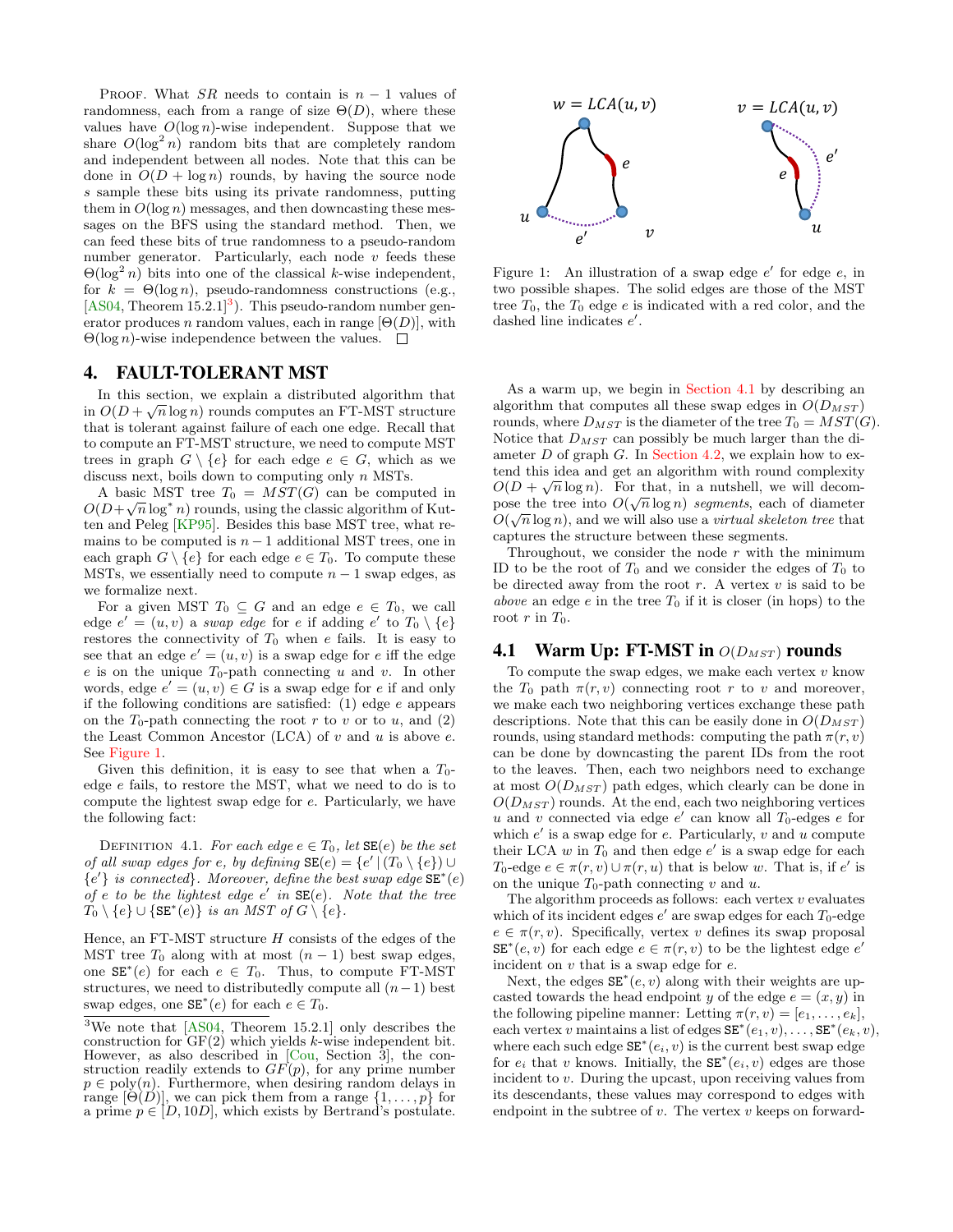<span id="page-5-0"></span>

Figure 2: A schematic depiction of the decomposition of the MST and its skeleton tree. The marked nodes are depicted as blue boxes, while small black circles indicate non-marked nodes. One can obtain the skeleton tree by erasing the nonmarked nodes, i.e., keeping only the thicker blue lines between the boxes. The three green curves show three sample segments; for simplicity, we do not highlight all the segments in the picture.

ing to its parent in  $T_0$  arbitrary stored items that have not been upcast so far; upon receiving an edge  $SE^*(e_i, u)$  from a descendant u, the vertex v updates its  $SE^*(e, v)$  values only if the swap edge suggested by  $u$  is better, i.e., of smaller weight. Since overall every vertex  $v$  computes the minimum of  $O(D_{MST})$  functions in its subtree  $T_v$ , this piplelined upcast finishes in  $O(D_{MST})$  rounds (cf., [\[Pel00\]](#page-9-3)).

By the end of this process, we get that every vertex  $v$  holds the best swap edge  $SE^*(e_v)$  where  $e_v$  is the incoming edge to  $v$  in  $T_0$ . By rewinding the tape of the communication, the endpoints of the selected swap edges  $SE^*(e_v)$  for every v are notified, learning that their edge is the best swap edge for  $e_v$ . They can then add these edges to the FT-MST structure H. This completes the description for our warm up  $O(D_{MST})$ round algorithm.

## **4.2** FT-MST in  $O(D + \sqrt{n} \log n)$  rounds

We start the description of the algorithm by defining a decomposition of the MST tree into a number of segments and a skeleton tree capturing this decomposition. For simplicity, we then first explain how to use these structures to compute the best swap edges, and only later come back to the description of distributed construction of these structures.

Pre-processing—Segments and Skeleton Tree: To define the tree decomposition into segments, we mark a number of nodes on the MST tree  $T_0$  such that these marked nodes satisfy the following three properties:  $(P1)$  the root r is a marked node and for each node  $v \neq r$ , there is a marked node ancestor u of v such that  $\texttt{dist}_{T_0}(u, v) \le O(\sqrt{n}\log n),$  $(P2)$  for each two marked nodes u and v, their least common ancestor is also a marked node, and  $(P3)$  the number of the marked nodes is at most  $O(\sqrt{n}\log n)$ . See [Figure 2.](#page-5-0)

Given these marked nodes, we decompose the MST tree  $T_0$  into segments as follows: for each node v, define its lowest ancestor marked node  $LAM(v)$  and its highest descendant marked node  $HDM(v)$ , if such exists, and  $\emptyset$  otherwise. Each segment is defined to include the set of all nodes with the same pair LAM and HDM. Note that these segments are not vertex-disjoint, as they overlap in marked nodes, but they are edge-disjoint, and therefore, we can perform independent communications in different segments in parallel.

Due to properties (P1) and (P3), we have  $O(\sqrt{n}\log n)$  segments, each with a diameter of  $O(\sqrt{n}\log n)$  hops. Having these segments, we further define a virtual skeleton tree  $T<sub>S</sub>$ whose vertices are the marked nodes and a marked node  $v$ is the T<sub>S</sub>-parent of marked node u iff  $v = LAM(u)$ . Putting it in intuitive (and imprecise) words, the skeleton tree can be obtained simply by erasing all non marked nodes, while paths going through them are maintained and turn into virtual edges. See [Figure 2.](#page-5-0)

In the following, we assume that vertices have the following knowledge about these structures:

- $(K1)$  each vertex v knows the identifier of its segment, namely  $LAM(v)$  and  $HDM(v)$ ,
- $(K2)$  each vertex v knows the identifiers of the  $T_0$ -edges on the unique path from  $v$  to each of these two vertices  $LAM(v)$  and  $HDM(v)$ , and
- (K3) all vertices know the full topology (vertices and edges) of the skeleton tree  $T_S$ .

We will explain later in [Section 4.3](#page-7-0) that all this knowledge can be attained in  $O(D + \sqrt{n} \log n)$  rounds. For now, we assume this knowledge as given, and proceed to explain how to compute the best swap edges, using these structures.

Classifying swap edges to short, mid, and long ranges: Given a  $T_0$ -edge e and a swap edge of it  $e' = (u', v') \in SE(e)$ , we call  $e'$  a short-range, mid-range, or long-range swap for  $e$ if and only if, respectively, two, one or zero of the endpoints  $u'$  and  $v'$  of  $e'$  are in the same segment as e. See [Figure 3](#page-6-0) for some examples.

The best short-range swap for e is the lightest short-range edge  $e' \in SE(e)$ ; the best mid-range and best long-range swaps for e are defined analogously. We compute the best short-range, the best mid-range, and the best long-range swaps separately. At the end, we set the best swap edge of each  $T_0$ -edge  $e$  to be simply the lightest of its best swaps in these three categories.

Computing short-range swap edges: The computations of short-range swaps in different segments happen independently and in parallel, each via communicating only on the edges of that segment. Before starting that computation of these swap edges, we make every two neighbors exchange their segment identifiers.

We focus on one segment  $S_i$  and the  $T_0$ -subtree  $T_i$  induced by vertices of  $S_i$ . Our goal is to compute the best short-range swap edge  $SE_{short}^{*}(e)$  for each tree edge  $e = (x, y) \in T_i$ . To do that, we employ the algorithm described in the previous subsection, restricted to tree  $T_i$ , as follows: Assume that all edges of  $T_i$  are directed away from the root  $r_i$ . We let every two neighboring vertices  $v$  and  $u$  in the same segment, connected via edge  $e' = (u, v)$ , exchange items (K2) of their knowledge, i.e., their  $T_0$ -paths to  $LAM(v) = LAM(u)$ . Notice that this can be performed in  $O(\sqrt{n}\log n)$  rounds, as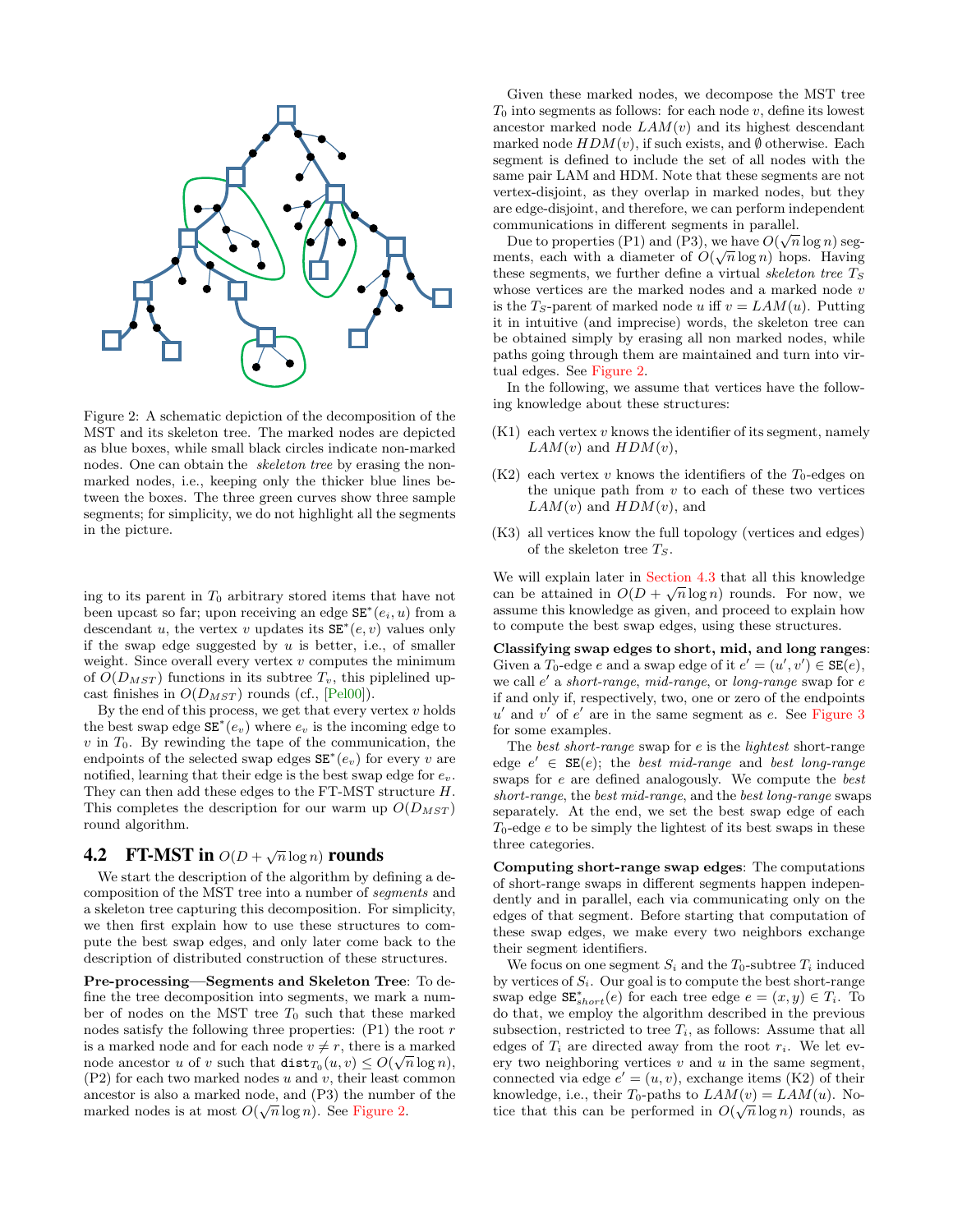<span id="page-6-0"></span>

Figure 3: For the  $T_0$ -edge e indicated with a red color, the edge  $e_1$  is a short-range swap, the edges  $e_2$  and  $e_3$  are midrange swaps, and the edges  $e_4$  and  $e_5$  are long-range swaps.

each of these paths has length  $O(\sqrt{n}\log n)$ . Using this information, nodes v and u can compute the unique  $T_0$ -path connecting  $v$  and  $u$ . Then,  $v$  and  $u$  include edge  $e'$  in their computations of swap proposals for all  $T_0$ -edges on this path. The rest of the computation for finding the best short-range swap edge is a simple upcast, exactly as described in the previous subsection.

Computing mid-range swap edges: Similar to the shortrange swaps, the mid-range swaps of different segments happen independently and in parallel, after nodes know the segment identifiers of their neighbors. Let us focus on one segment  $S_i$ . Consider a node  $v \in S_i$  and a neighbor of it u in a different segment  $S_j$ , connected to v via edge  $e' = (v, u)$ . We say that segments  $S_i$  and  $S_j$  are *dependent* if either all nodes of  $S_i$  are in the  $T_0$ -subtree below (the lowest marked node of)  $S_i$ , or all nodes of  $S_i$  are in the  $T_0$ -subtree below  $S_i$ . Otherwise, we say these two segments are *independent*. We next examine these two cases separately:

- Independent Segments  $S_i$  and  $S_j$ : In this case, the LCA of v and u is above  $LAM(v)$  and e' is a mid-range swap edge for all edges on the  $T_0$ -path connecting v to its lowest ancestor marked ndoe  $LAM(v)$ .
- Dependent Segments  $S_i$  and  $S_j$ : This case breaks into two possibilities: either  $S_i$  is a descendant of  $S_i$  or  $S_i$  is a descendant of  $S_j$ . In the former possibility, the LCA of v and u is in  $S_i$  and e' is a mid-range swap edge for all edges on the  $T_0$ -path connecting v to  $HDM(v)$ . In the latter possibility, the LCA of v and u is in  $S_i$ and  $e'$  is a mid-range swap edge for all edges on the  $T_0$ -path connecting v to  $LAM(v)$ .

Since  $v$  knows the segment identifier of  $u$  as well as the full skeleton tree structure  $T_S$ , node v can identify in which of the above cases we are. Furthermore, since  $v$  knows its paths to its own  $LAM(v)$  and  $HDM(v)$ , node v knows which  $T_0$ edges of segment  $S_i$  can use  $e'$  as a mid-range swap edge. To have the best mid-range computed, we have each such node v put its proposals for each of the relevant  $T_0$ -edges  $e$ . We then perform one upcast in  $T_0[S_i]$  towards  $LAM(v) = LAM(S_i)$ , thus obtaining the best mid-range swaps for which the segment endpoint of the swap edge is below the swapped edge. Afterward, we also perform a downcast towards  $HDM(S_i)$ , thus obtaining the best mid-range swaps for which the segment endpoint of the swap edge is above the swapped edge. Each of these upcast and downcast is essentially identical to, or reverse of, the upcast in the algorithm of the previous subsection. Hence, after at most  $O(\sqrt{n}\log n)$  rounds, all edges know their best mid-range swaps.

Computing long-range swap edges: For this part, we use the skeleton tree. We consider  $O(\sqrt{n}\log n)$  minimization problems, one for each skeleton edge. For each edge  $e' = (u, v) \in G$ , the two endpoints u and v can easily find the skeleton edges  $e$  for which  $e'$  is a swap edge, that is, the skeleton edges e which reside on the skeleton path connecting the closest marked nodes of the segments of  $u$  and  $v$ . Then, v and u include e' in their proposal for swap edges of e. We perform a pipelined upcast for these  $O(\sqrt{n}\log n)$ minimization problems on the BFS tree of the graph G. For each problem, each node always maintains the lightest solution for that problem seen so far, and passes it to its parent in the BFS tree. A final downcast then delivers these solutions to all nodes. At the end, since for each physical edge  $e'' \in T_0$ , the endpoints know to which virtual skeleton edge  $e$  does edge  $e''$  belong, they can take the solution of the minimization of  $e$  as the best long range swap for  $e''$ . Note that in this manner, we are treating all the physical edges that are on the same virtual skeleton edge essentially the same, for the purpose of their long-range swaps. We next formally argue that this indeed is correct, which means we compute the best long-range swaps for all  $T_0$ -edges.

PROPOSITION 4.2. Let  $e_1, e_2$  be two  $T_0$ -edges in the same segment and suppose that  $e'_1$  and  $e'_2$  are the best long-range swap edges for  $e_1$  and  $e_2$ , respectively. Then, the two best long-range swap edges are the same and we have  $e'_1 = e'_2$ .

PROOF. Notice that since  $e_1$  and  $e_2$  have long range swaps, they both must be on the main path of their segment which connects their lowest ancestor marked node  $w_1$  to their highest descendant marked node  $w_2$ . Now, since  $e'_1$  is long range swap edges for  $e_1$ , it must be the case the  $T_0$ -path connecting  $w_1$  and  $w_2$  is a subpath of the  $T_0$ -path connecting the two endpoints of  $e'_1$ . A similar thing is also true for  $e'_2$ . Hence,  $e'_1$  and  $e'_2$  are both long range swaps for both of  $e_1$  and  $e_2$ . Since  $e'_1$  and  $e'_2$  are the best long-range swap edges for  $e_1$ and e2, by the uniqueness of the edge weights, we then get that  $e'_1 = e'_2$ .

Putting things together: At the end, for each  $T_0$ -edge  $e$ , the best swap edge  $e'$  is the lightest of its best short-range, mid-range, and long-range swaps. Since the endpoints of e know the best of each category, they can easily find the best swap edge. Finally, we can reverse the direction and timeorder of all these communications, i.e., essentially rewinding the tape of communications backwards, and thus let the endpoints of each best swap edge  $e'$  know that it is the best swap edge for some  $T_0$ -edge e. The endpoints of  $e'$  can then add  $e'$  to the FT-MST structure  $H$ . This completes the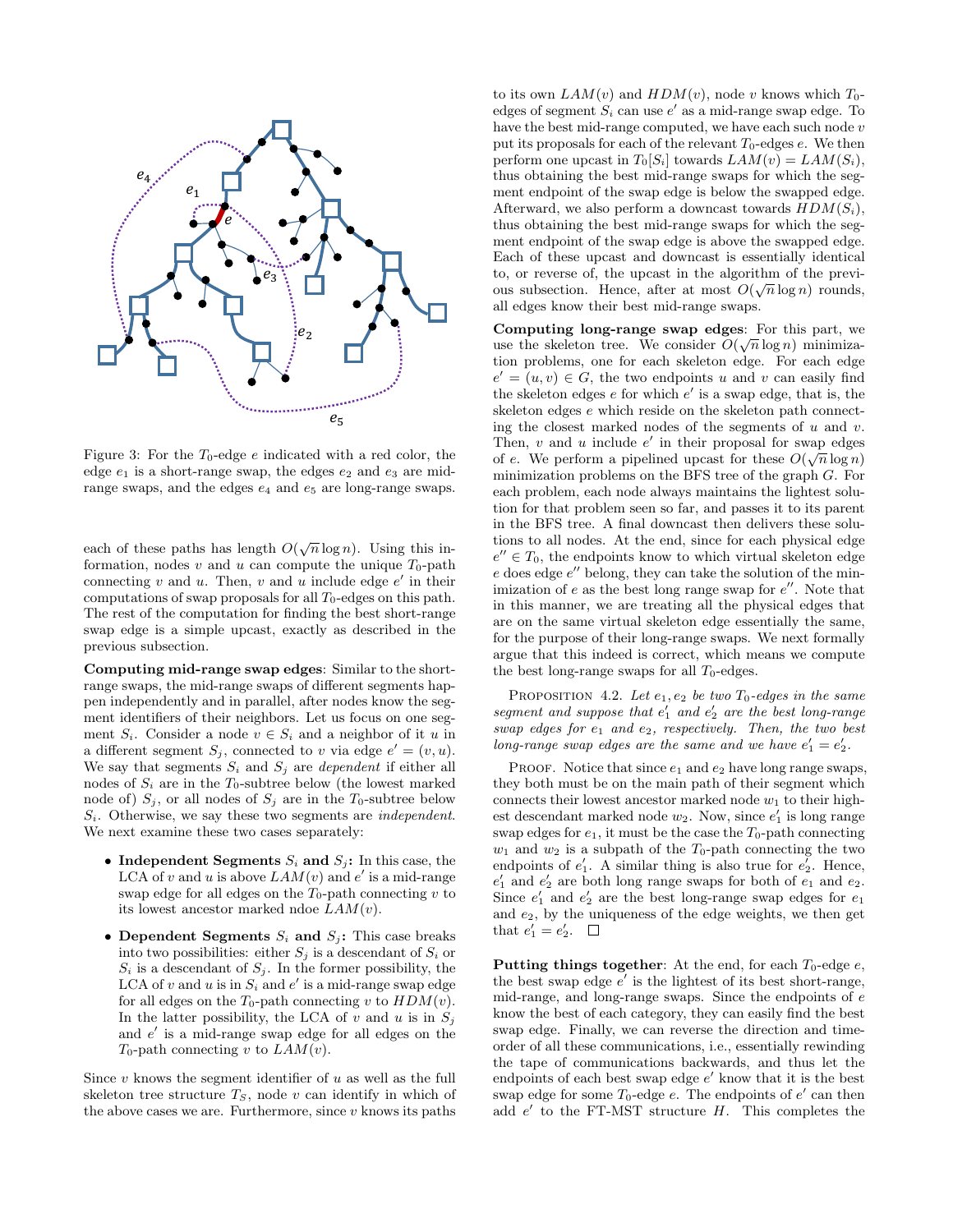<span id="page-7-1"></span>

Figure 4: The components in the decomposition are marked with green curves, the sampled edges are depicted as dashed red edges, and red boxes indicate marked nodes, i.e., the nodes of virtual skeleton tree.

description of how we compute the swap edges, using the skeleton structure and the segments. We next go back to explain how we compute these structures in  $O(D+\sqrt{n}\log n)$ rounds, as claimed.

#### <span id="page-7-0"></span>4.3 Constructing the Segments and the Skeleton Tree

Here, we explain how to identify the marked nodes such that they satisfy the properties (P1) to (P3), stated in [Sec](#page-5-0)[tion 4.2.](#page-5-0) We then explain how to use these marks to identify the segments and the skeleton tree and let each node  $v$  have the knowledge items (K1) to (K3), stated in [Section 4.2.](#page-5-0)

First, define a random subset of MST edges  $R \subseteq T_0$  by including each  $T_0$ -edge in E independently with probability  $1/\sqrt{n}$ . First, we show that w.h.p.  $T_0 \setminus R$  has  $O(\sqrt{n} \log n)$ connected components, each with a diameter of at most  $O(\sqrt{n}\log n)$ . See [Figure 4.](#page-7-1)

LEMMA 4.3. W.h.p.,  $T_0 \setminus R$  has  $O(\sqrt{n} \log n)$  connected components, each with a diameter of at most  $O(\sqrt{n}\log n)$ .

PROOF. Since every edge in  $T_0$  is added to R with probability  $p = 1/\sqrt{n}$ , by Chernoff bound, we get that  $|R| =$  $O(\sqrt{n} \cdot \log n)$ , with high probability. Hence, the number of connected components of  $T_0 \setminus R$  is  $O(\sqrt{n} \cdot \log n)$ .

We next bound the diameter of the tree induced by the vertices of each component  $C_i$  in  $T_0 \setminus R$ . Consider all pairs  $\mathcal{P}$  of vertices u and v whose distance in the tree  $T_0$  is exactly  $c \cdot \log n \cdot \sqrt{n}$ . That is letting  $\pi(u, v)$  be the  $u - v$  path in  $T_0$ , then  $P = \{ \langle u, v \rangle \mid |\pi(u, v)| = c \cdot \log n \cdot \sqrt{n} \}.$  We claim that w.h.p.  $R \cap E(\pi(u, v)) \neq \emptyset$  for every  $\langle u, v \rangle \in \mathcal{P}$ . To see this, consider one pair  $u$  and  $v$  in  $P$ . The probability that none of the edges on  $\pi(u, v)$  has been sampled into R is  $(1 - 1/\sqrt{n})^{c \cdot \log n \cdot \sqrt{n}} = 1/n^c$ . Hence, by union bound over at most  $O(n^2)$  pairs, we get that w.h.p the tree paths of all pairs in  $P$  intersect R. Therefore, w.h.p., the diameter of every component of  $T \setminus R$  is  $O(\sqrt{n} \log n)$ .

We now proceed to use these components for defining the marked nodes, the segments, and the skeleton. First, we start with orienting the tree of each component downward, with respect to the global root. We then use these oriented component trees to define the marked nodes. At the end, we use these marked nodes to construct the segments and the skeleton tree.

Pre-processing Step 1—Defining a rooted subtree  $T'_i \subseteq T$  for each component  $C_i$ : First, remove the edges of R and perform a minimum ID flooding on edges of  $T_0 \setminus R$ . Thus, within  $O(\sqrt{n}\log n)$  rounds, all nodes of each component  $C_i$  of  $T_0 \setminus R$  have the smallest ID of that component.

We next wish to define a root  $r_i'$  for each component  $C_i$ . In particular, assuming that all edges of  $T_0$  are directed away from the global root  $r$ , the root  $r'_i$  of the component  $C_i$  is the vertex with incoming degree zero in the subtree  $T_i'$  induced on the vertices of  $C_i$ . To let every vertex know the root of its component, we define an intermediate virtual tree  $T'$ obtained by contracting every component  $C_i$  of  $T_0 \setminus R$  into a single vertex. By exchanging the component IDs with the neighbors, the edges of  $T^{\tau}$  can become global knowledge within  $O(D+\sqrt{n}\log n)$  rounds, w.h.p. This is because there are  $O(\sqrt{n}\log n)$  components (w.h.p.) and the  $T_0$ -edges connecting vertices of different components, which are those in R, can be communicated to the entire graph using an upcast on the BFS tree, in  $O(D + \sqrt{n} \log n)$  rounds. Hence, by rooting the intermediate virtual tree  $T'$  at the component of the root vertex  $r$ , each vertex can know the root of its own component, all in  $O(D + \sqrt{n} \log n)$  rounds. Then, by performing a downcast from the root of each component on the edges of  $T_0 \setminus R$ , in  $O(D + \sqrt{n} \log n)$  rounds, we get that each component of  $T_0 \setminus R$  is directed outwards from its root and each node knows its parent—that is, its unique incoming neighbor—in this orientation.

Pre-processing Step 2—Marking nodes, inside com**ponents**  $C_i$ : First, mark each vertex that is incident on a sampled edge in  $R$ , as well as the root  $r$  of  $T_0$ . Then, we start an upcast in each component  $C_i$ , on the tree of  $T_0[C_i]$  from the leaves towards the root. During this process, we identify and mark nodes of  $T_0[C_i]$  that are LCA of two of these sampled edges (i.e., their marked nodes). Particularly, any leaf  $v$  that is a marked node sends the identifier of its sampled edge to its parent, indicating that  $v$  is marked. Then, when the upcast reaches a node  $u$ , (1) if  $u$  itself is incident on a sampled edge, then  $u$  is marked and it passes the ID of one such sampled edge to its parent,  $(2)$  if u is not marked and it receives only one sampled edge from its children, it simply passes this sampled edge to its parent, and  $(3)$  if node u is not marked but it receives two or more sampled edges from its children, then u becomes marked and it passes only one of these sampled edges to its parent.

Lemma 4.4. The set of marked nodes satisfy the following properties:  $(P1)$  the root r is marked and for each node  $v \neq r$ , there is a marked node ancestor u of v such that  $\texttt{dist}_{T_0}(u, v) \leq O(\sqrt{n}\log n), \text{ } (P2) \text{ for each two marked nodes}$ u and v, their least common ancestor is also a marked node, and (P3) the number of the marked nodes is  $O(\sqrt{n}\log n)$ .

PROOF. Property  $(P1)$  follows immediately because each component has depth at most  $O(\sqrt{n}\log n)$  and the root of each component is marked, as either it is the root of  $T_0$ , or it is incident on a sampled edge in R.

For property  $(P2)$ , consider two marked nodes u and v. If  $v$  is a descendant or ancestor of  $u$ , then their LCA is  $u$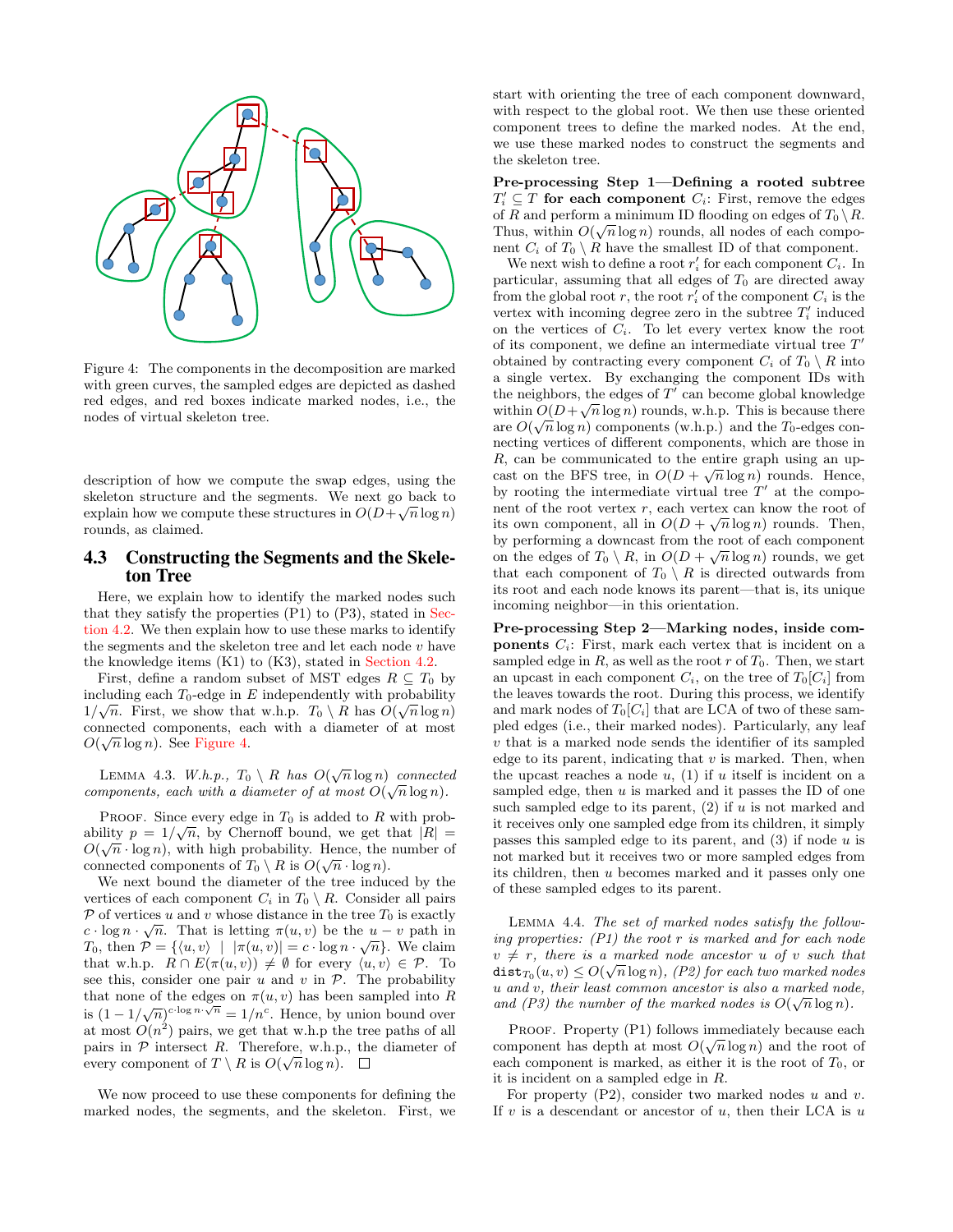or  $v$ , respectively, which is marked. So suppose that  $v$  is not a descendant or ancestor of  $u$ . Suppose that  $u$  and  $v$ are in the same connected component. Then, all edges on the  $T_0$ -path connecting these two nodes will carry marks, while we perform the upcast explained above. This means that their LCA receives at least two sampled edges from its children and thus it becomes marked, too. Now suppose that  $v$  and  $u$  are in two different component. Then, consider the component that includes the LCA  $w$  of these two nodes, and the parts of the paths from  $w$  to  $v$  and from  $w$  to  $u$ that are in this component. Clearly, these paths end at two different sampled edges. Thus, these endpoints are marked. This means node  $w$  is in fact the LCA of two marked nodes in the same component. As we argued above, in this case, we know that node w is marked.

Finally, for (P3), note that the initial set of marked nodes is those vertices that are incident on sampled edges, and  $\mathbb{R}^d \times \mathbb{R}^d$ since  $|R| = O(\sqrt{n} \log n)$ , the set of initial marked nodes has size  $O(\sqrt{n}\log n)$ . Now, as we perform the upcast of marking, each new node w that we mark receives at least two sampled edges from its children, but it passes only one sampled edge to its parent. Hence, we can charge the marking of  $w$  to one of the sampled edges that it received but did not pass up to its parent. This shows that the number of additional marks that we introduce during the marking upcast is one per sampled edge, which is at most  $O(\sqrt{n}\log n)$ .

Pre-processing Step 3—Defining the Segments and the Skeleton tree  $T_S$ : To define the edges of the skeleton tree  $T<sub>S</sub>$ , we perform an upcast inside each component, where each marked node  $v$  that is not the root of a component sends its ID up to its parent. We continue this upcast and the ID gets passed on to the parent until it reaches the lowest ancestor marked node w. Then, w knows that it is the parent of v in the skeleton tree  $T_S$ , and there is a virtual edge between w and v in  $T_S$ . Since there are  $O(\sqrt{n}\log n)$ marked nodes, there are also  $O(\sqrt{n}\log n)$  such virtual edges in the skeleton tree. We broadcast all these virtual edges √ to all nodes, in  $O(D + \sqrt{n} \log n)$  rounds. This ensures that all nodes know the skeleton tree, i.e., it satisfies knowledge item (K3) in [Section 4.2.](#page-5-0) Then, by performing a downcast from each marked node, and after that also an upcast from each marked node, and stopping these downcast and upcast once they reach the first next marked node, we can make each nodes  $v$  know the identifiers of its lowest ancestor marked node  $LAM(v)$  and its highest descendant marked node  $HDM(v)$ . This is the segment identifier of v and thus it satisfies knowledge item (K1). Finally, by repeating these upcasts and downcast while also carrying the names of all visited edges, we can make each node  $v$  know the IDs of the edges on its paths to  $LAM(v)$  and its highest descendant marked node  $HDM(v)$ , thus satisfying (K2). This finishes our description of the knowledge items (K1) to (K3), and hence also the construction of the segments and the skeleton tree.

#### 5. REFERENCES

<span id="page-8-12"></span>

| [AS04]   | Noga Alon and Joel H Spencer. The                     |
|----------|-------------------------------------------------------|
|          | <i>probabilistic method.</i> John Wiley & Sons, 2004. |
| [BGLP14] | Davide Bilò, Luciano Gualà, Stefano Leucci,           |

<span id="page-8-3"></span>and Guido Proietti. Fault-tolerant approximate shortest-path trees. In

Algorithms-ESA 2014, pages 137–148. Springer, 2014.

- <span id="page-8-2"></span>[BK13] Surender Baswana and Neelesh Khanna. Approximate shortest paths avoiding a failed vertex: Near optimal data structures for undirected unweighted graphs. Algorithmica, 66(1):18–50, 2013.
- <span id="page-8-11"></span>[CG84] FRK Chung and MR Garey. Diameter bounds for altered graphs. Journal of Graph Theory, 8(4):511–534, 1984.
- <span id="page-8-13"></span>[Cou] Lecture notes on k-wise uniform (randomness) generators. [http://pages.cs.wisc.edu/˜dieter/Courses/](http://pages.cs.wisc.edu/~dieter/Courses/2013s-CS880/Scribes/PDF/lecture04.pdf) [2013s-CS880/Scribes/PDF/lecture04.pdf.](http://pages.cs.wisc.edu/~dieter/Courses/2013s-CS880/Scribes/PDF/lecture04.pdf) Accessed: 2015-02.
- <span id="page-8-0"></span>[CP10] Shiri Chechik and David Peleg. Rigid and competitive fault tolerance for logical information structures in networks. In Electrical and Electronics Engineers in Israel (IEEEI), 2010 IEEE 26th Convention of, pages 000024–000025. IEEE, 2010.
- <span id="page-8-8"></span>[DLPP13] Ajoy K Datta, Lawrence L Larmore, Linda Pagli, and Giuseppe Prencipe. Linear time distributed swap edge algorithms. In Algorithms and Complexity, pages 122–133. Springer, 2013.
- <span id="page-8-4"></span>[DSHK<sup>+</sup>11] Atish Das Sarma, Stephan Holzer, Liah Kor, Amos Korman, Danupon Nanongkai, Gopal Pandurangan, David Peleg, and Roger Wattenhofer. Distributed verification and hardness of distributed approximation. In Proc. of the Symp. on Theory of Comp. (STOC), pages 363–372, 2011.
- <span id="page-8-5"></span>[Elk04] Michael Elkin. Unconditional lower bounds on the time-approximation tradeoffs for the distributed minimum spanning tree problem. In Proc. of the Symp. on Theory of Comp. (STOC), pages 331–340, 2004.
- <span id="page-8-7"></span>[FEP<sup>+</sup>12] Paola Flocchini, T Enriquez, Linda Pagli, Giuseppe Prencipe, and Nicola Santoro. Distributed minimum spanning tree maintenance for transient node failures. Computers, IEEE Transactions on, 61(3):408–414, 2012.
- <span id="page-8-10"></span>[Gha15] Mohsen Ghaffari. Near-optimal scheduling of distributed algorithms. In the Proc. of the Int'l Symp. on Princ. of Dist. Comp. (PODC), pages 3–12, 2015.
- <span id="page-8-6"></span>[GL09] Zvi Gotthilf and Moshe Lewenstein. Improved algorithms for the k simple shortest paths and the replacement paths problems. Information Processing Letters, 109(7):352–355, 2009.
- <span id="page-8-9"></span>[GSW11] Beat Gfeller, Nicola Santoro, and Peter Widmayer. A distributed algorithm for finding all best swap edges of a minimum-diameter spanning tree. Dependable and Secure Computing, IEEE Transactions on, 8(1):1–12, 2011.
- <span id="page-8-1"></span>[GW12] Fabrizio Grandoni and Virginia Vassilevska Williams. Improved distance sensitivity oracles via fast single-source replacement paths. In Foundations of Computer Science